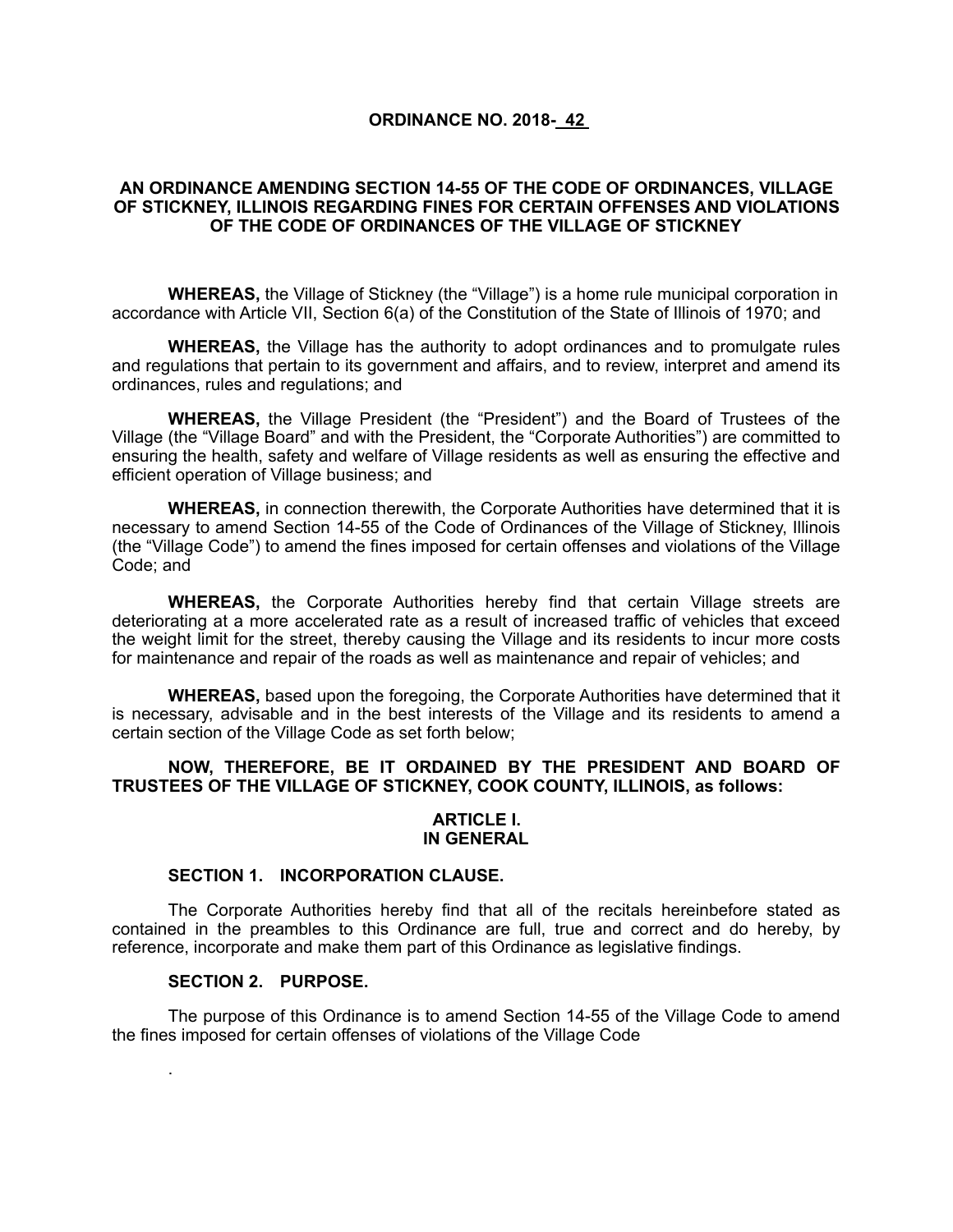# **ARTICLE II.**

## **AMENDMENTS TO THE CODE OF ORDINANCES OF THE VILLAGE OF STICKNEY, ILLINOIS**

### **SECTION 3.0. AMENDMENT OF CHAPTER 14, SECTION 14-55.**

That the Village Code is hereby amended, notwithstanding any provision, ordinance, resolution or Village Code section to the contrary, by amending Chapter 14, Section 14-55, which Section shall be amended as follows:

### **Section 14-55. - Fees.**

- (a) Whenever the weight of vehicles permitted on the street is limited by this section and signs indicating such limitations are posted, it shall be unlawful to operate a vehicle in excess of such weight on such street, except for the purpose of making delivery or picking up a load, in which case such vehicle may be driven on such street for not more than the minimum distance necessary for the purpose.
- (b) The following streets are hereby declared to be limited load streets and vehicles of the weight in excess of 10,000 pounds are hereby prohibited from using such streets except as provided in subsection (a):

Clarence Avenue. Clinton Avenue. East Avenue. Elmwood Avenue. Euclid Avenue. 40th Street. 40th Place. 41st Street. 42nd Street. 43rd Street. 44th Street. 45th Street.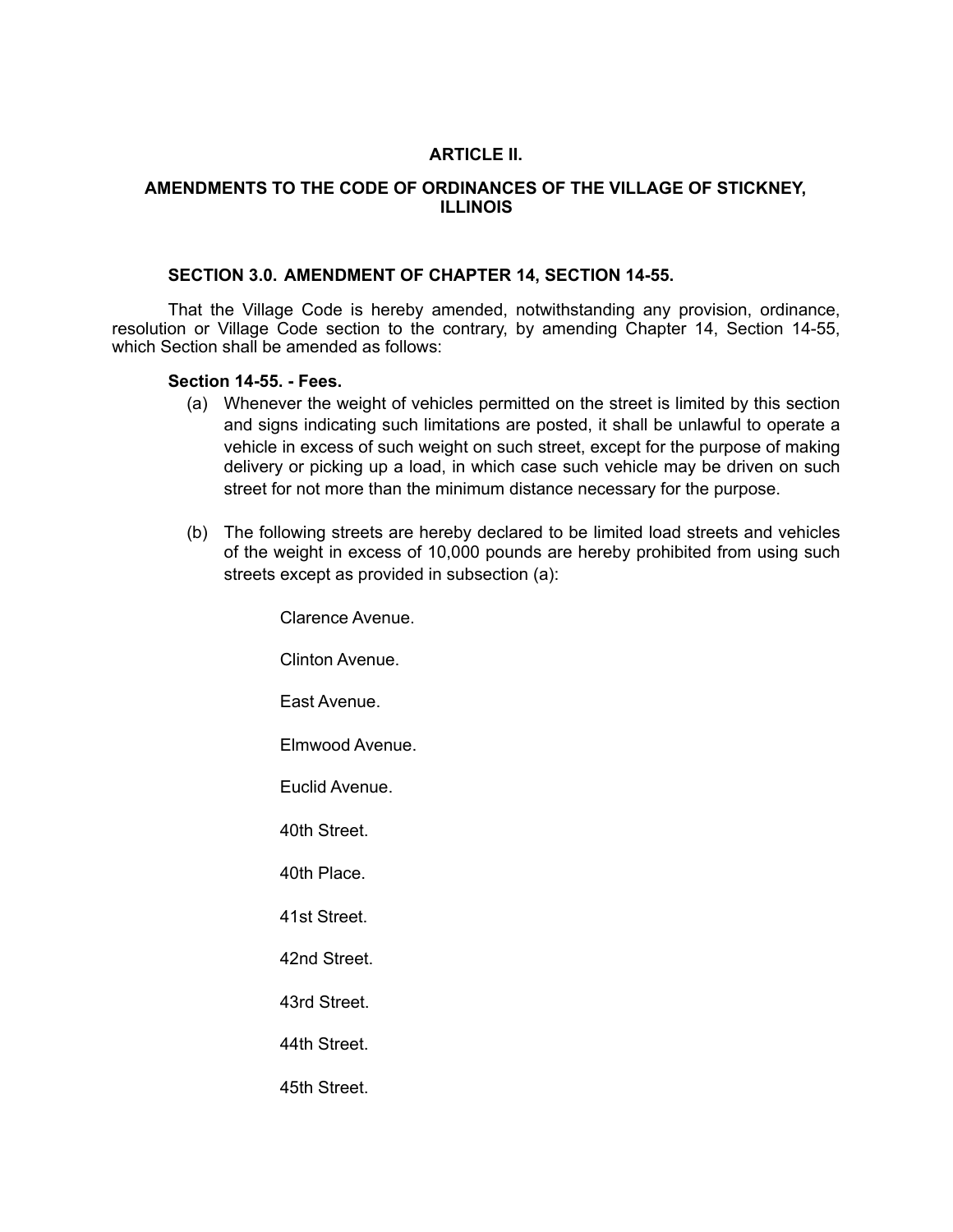Grove Avenue.

Gunderson Avenue.

Home Avenue.

Kenilworth Avenue.

Lorraine Terrace.

Maple Avenue.

Oak Park Avenue.

Ridgeland Avenue.

Scoville Avenue.

Wenonah Avenue.

Wesley Avenue.

Wisconsin Avenue.

(c) In addition to all other remedies provided by the village code or otherwise by law, any person who violates, disobeys, omits, neglects or refuses to comply with this section by operating a vehicle with a gross weight in excess of the maximum weight limits allowed on the streets indicated in subsection (b) and signposted, shall be subject to the fine and penalties of not less than \$250.00 and not more than \$750.00 plus any other penalties as allowed by law.

### **SECTION 3.1. OTHER ACTIONS AUTHORIZED.**

The officers, employees and/or agents of the Village shall take all action necessary or reasonably required to carry out, give effect to and consummate the amendments contemplated by this Ordinance and shall take all action necessary in conformity therewith. The officers, employees and/or agents of the Village are specifically authorized and directed to draft and disseminate any and all necessary forms or notices to be utilized in connection with the intent of this Ordinance.

#### **ARTICLE III. HEADINGS, SAVINGS CLAUSES, PUBLICATION, EFFECTIVE DATE**

## **SECTION 4. HEADINGS.**

The headings of the articles, sections, paragraphs and subparagraphs of this Ordinance are inserted solely for the convenience of reference and form no substantive part of this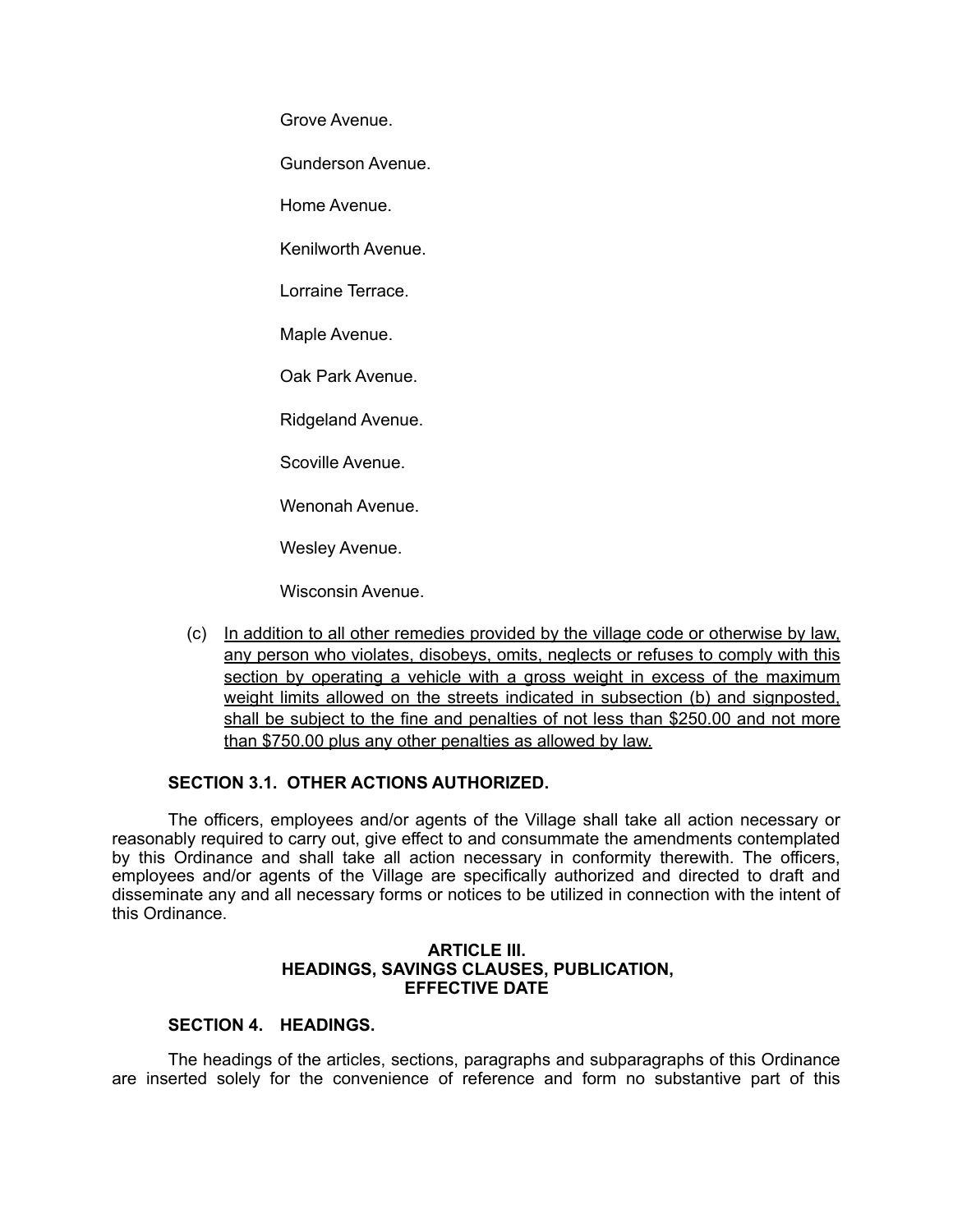Ordinance nor should they be used in any interpretation or construction of any substantive provision of this Ordinance.

## **SECTION 5. SEVERABILITY.**

The provisions of this Ordinance are hereby declared to be severable and should any provision of this Ordinance be determined to be in conflict with any law, statute or regulation by a court of competent jurisdiction, said provision shall be excluded and deemed inoperative, unenforceable and as though not provided for herein and all other provisions shall remain unaffected, unimpaired, valid and in full force and effect.

#### **SECTION 6. SUPERSEDER.**

All code provisions, ordinances, resolutions, rules and orders, or parts thereof, in conflict herewith are, to the extent of such conflict, hereby superseded.

## **SECTION 7. PUBLICATION.**

A full, true and complete copy of this Ordinance shall be published in pamphlet form or in a newspaper published and of general circulation within the Village as provided by the Illinois Municipal Code, as amended.

# **SECTION 8. EFFECTIVE DATE.**

This Ordinance shall be effective and in full force ten (10) days after its passage, approval and publication in accordance with applicable law.